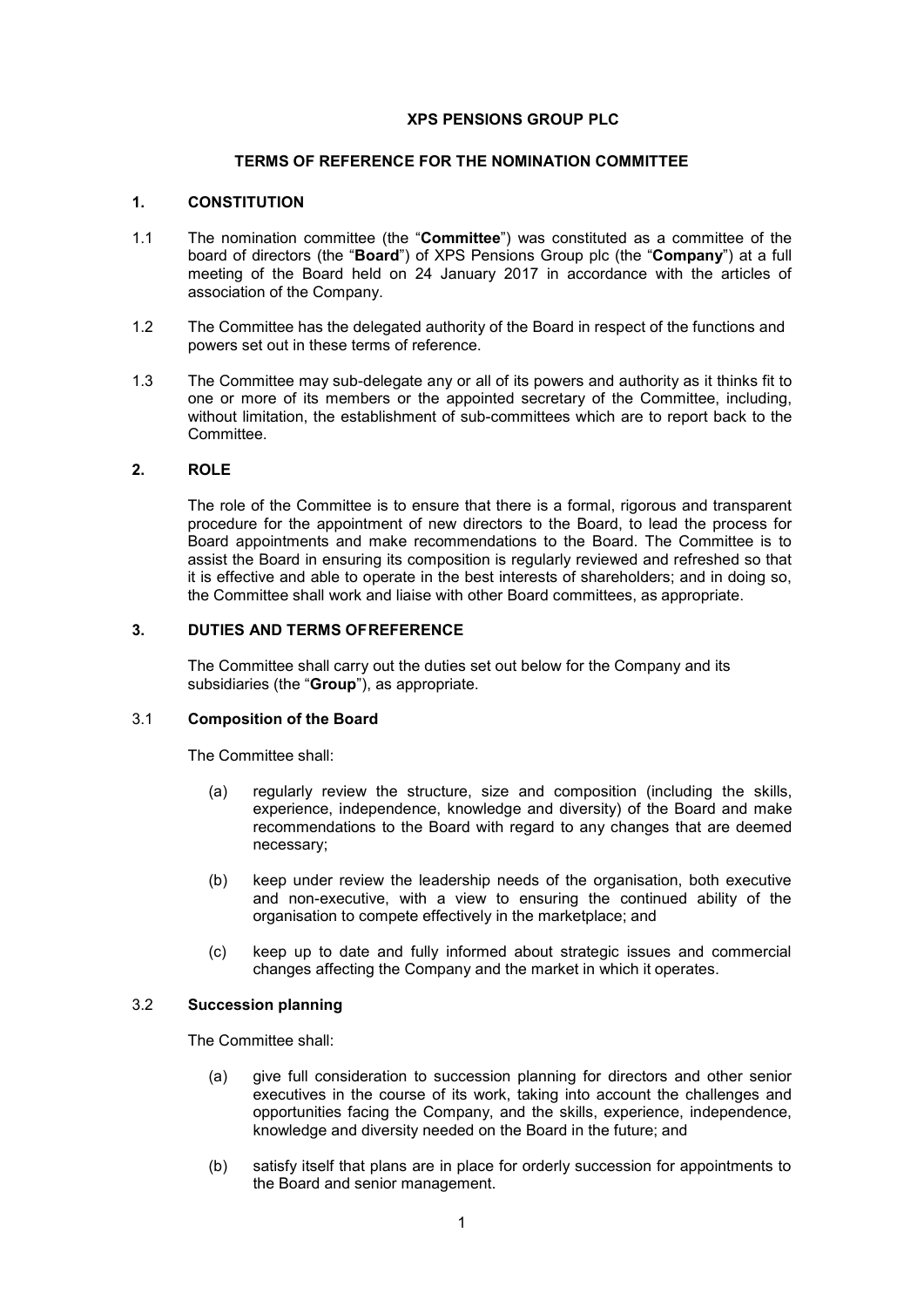### 3.3 **Appointments to the Board**

The Committee shall:

- (a) be responsible for identifying and nominating for the Board's approval, candidates from a wide range or backgrounds to fill Board vacancies as and when they arise;
- (b) consider proposals for the re-appointment or promotion of directors and also any proposal for their dismissal, retirement, non re-appointment or any substantial change in their duties or responsibilities or the term of their appointment;
- (c) before the Board makes any appointment, evaluate the balance of skills, experience, independence, knowledge and diversity on the Board, and, in light of this evaluation, prepare a description of the role and capabilities required for a particular appointment. In identifying suitable candidates, the Committee shall:
	- (i) use such methods as it deems appropriate, including the use of open advertising or the services of external advisers to facilitate the search;
	- (ii) consider candidates from a wide range of backgrounds; and
	- (iii) consider candidates on merit and against objective criteria and with due regard for the benefits of diversity on the Board, including gender, taking care that appointees have enough time available to devote to the position;
- (d) for the appointment of a chairperson, prepare a job specification, including the time commitment expected, and require a proposed chairperson to disclose other significant commitments to the Board before appointment and disclose any changes to the chairperson's commitments to the Board as they arise;
- (e) ensure that on appointment to the Board, non-executive directors receive a formal letter of appointment setting out clearly what is expected of them in terms of time commitment, committee service and involvement outside Board meetings and the induction process;
- (f) ensure that all directors offer themselves for annual re-election by shareholders in accordance with the UK Corporate Governance Code (Provision B.7.1) or the retirement by rotation provisions in the articles of association, having regard to their performance and ability to continue to contribute to the Board in the light of the knowledge, skills and experience required and the need for progressive refreshing of the Board (particularly in relation to directors being re-elected for a term beyond six years); and
- (g) keep under review the number of external directorships held by each director.

### 3.4 **Induction and training**

The Committee shall:

- (a) ensure that all new directors undertake an appropriate induction programme to ensure that they are fully informed about strategic and commercial issues affecting the Company and the markets in which it operates as well as their duties and responsibilities as a director; and
- (b) consider any training requirements for the Board as a whole.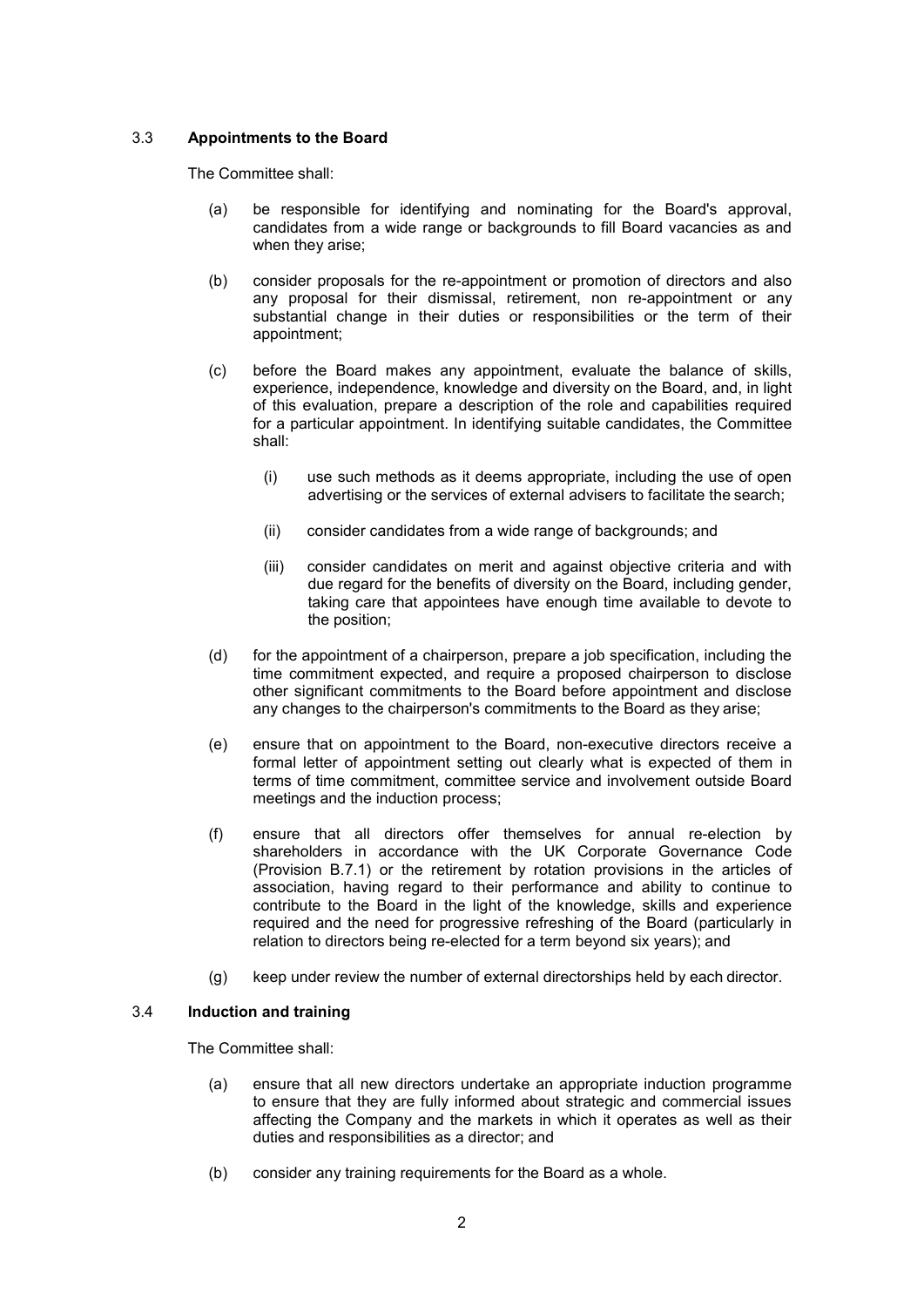### 3.5 **Conflicts of interest**

The Committee shall:

- (a) before appointment of a director, require the proposed appointee to disclose any other business interests that may result in a conflict of interest and to report any future business interests that could result in a conflict of interest;
- (b) consider and, if appropriate, authorise situational conflicts of interest of directors and potential directors;
- (c) keep under review potential conflicts of interests of directors disclosed to the Company and develop appropriate processes for managing such conflicts if the Committee considers this to be necessary; and
- (d) instruct the secretary of the Committee to ascertain, at the beginning of each meeting, the existence of any conflicts of interest and minute them accordingly.

### 3.6 **Board evaluation**

The Committee shall:

- (a) assist the chairperson of the Board with the implementation of an annual evaluation process to assess the overall and individual performance and effectiveness of the Board and its committees, including consideration of balance of skills, experience, independence and knowledge of the Company, its diversity, including gender, how the Board works together as a unit, and other factors relevant to the Board's effectiveness;
- (b) review the results of the Board performance evaluation process that relate to the composition of the Board;
- (c) ensure that evaluation of the Board is externally facilitated at least every three years;
- (d) review the results of the performance evaluation of the Committee; and
- (e) review annually the time required from non-executive directors, including the chairperson and senior independent director. Performance evaluation should be used to assess whether the non-executive directors are spending enough time to fulfil their duties.

# **4. BOARD RECOMMENDATIONS**

The Committee shall also make the recommendations set out below to the Board, as appropriate.

#### 4.1 **Nominations and succession planning**

The Committee shall make recommendations to the Board on:

- (a) the appointment of any director to executive or other office;
- (b) the chairperson of the Board, having assessed every three years whether the present incumbent shall continue in post, taking into account the need for continuity versus freshness of approach;
- (c) suitable non-executive directors for the role of senior independent director;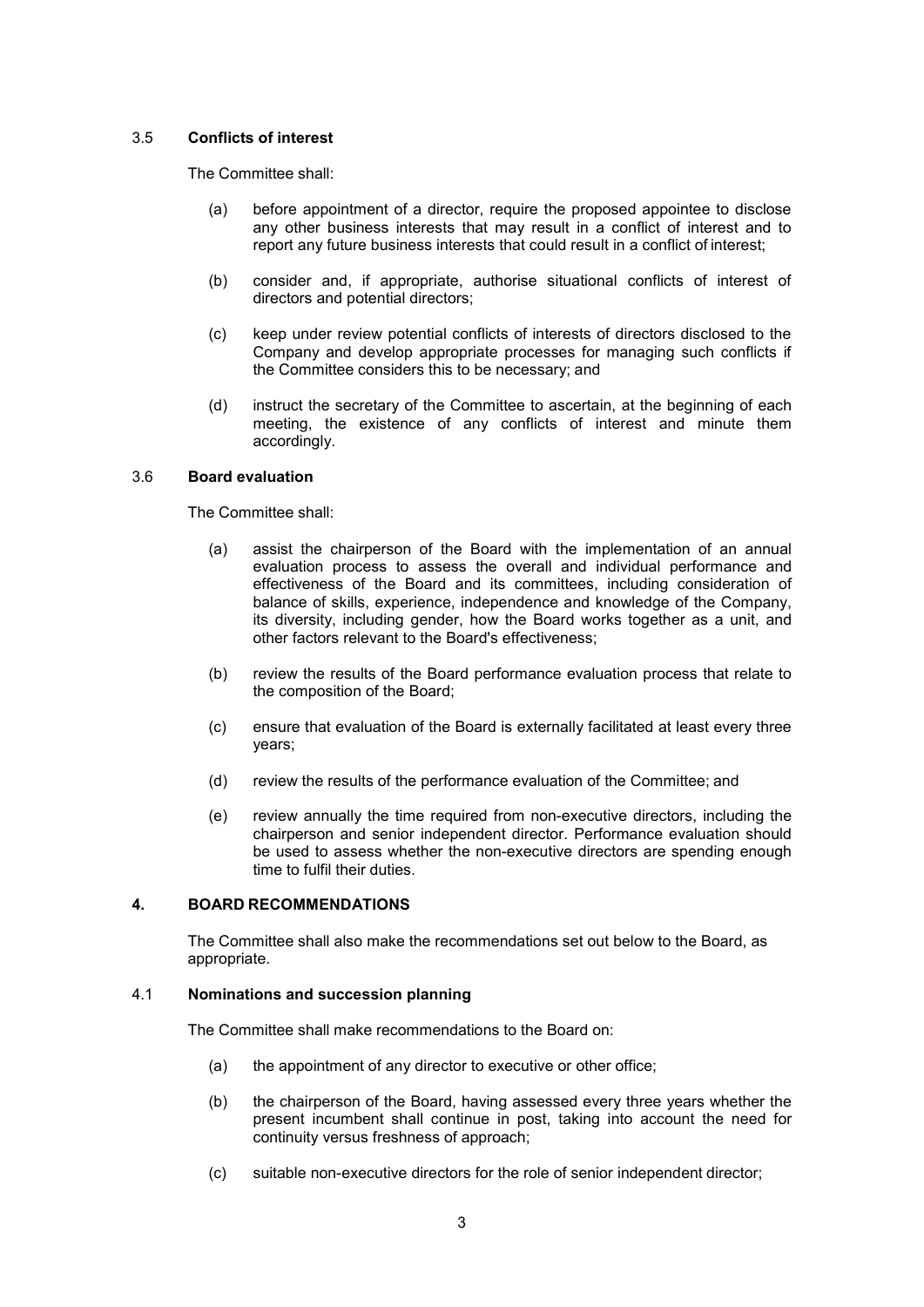- (d) membership of the Group's audit and risk committee and remuneration committee, and any other Board committees as appropriate, in consultation with the chairperson of those committees; and
- (e) formulating succession plans for both executive and non-executive directors and in particular for the key roles of chairperson and chief executive officer(s).

#### 4.2 **Re-appointment of directors**

The Committee shall make recommendations to the Board on:

- (a) the re-appointment of any non-executive director at the conclusion of their specified term of office, having given due regard to their performance and ability to continue to contribute to the Board in the light of the knowledge, skills and experience required; and
- (b) re-election by shareholders in accordance with the UK Corporate Governance Code (Provision B.7.1) or the retirement by rotation provisions in the articles of association, having regard to their performance and commitment to the role (particularly in relation to non-executive directors being re-elected for a time beyond six years).

#### 4.3 **Continuation of office**

The Committee shall make recommendations to the Board on any matters relating to the continuation in office of any director at any time including the suspension or termination of service of an executive director as an employee of the Company, subject to the provisions of the law and their service contract.

#### **5. MEMBERSHIP**

- 5.1 The Committee shall comprise a minimum of three members, a majority of whom shall be independent non-executive directors, as determined by the Board (in accordance with the principles of the UK Corporate Governance Code).
- 5.2 Appointments to the Committee are made by the Board on the recommendation of the Committee, in consultation with the Committee chairperson.
- 5.3 Appointments to the Committee shall be for a period of up to three years, which may be extended for two further periods of up to three years, provided the member still meets the criteria for membership of the Committee.
- 5.4 The Board shall appoint the Committee chairperson, who shall be either the chairperson of the Board or an independent non-executive director. In the absence of the Committee chairperson and/or an appointed deputy, the remaining members present shall elect one of themselves to chair the meeting from those who would qualify under these terms of reference to be appointed to that position by the Board. The chairperson of the Board shall not chair the Committee when it is dealing with the matter of succession to the chairpersonship.
- 5.5 The Committee chairperson shall review membership of the Committee annually, as part of the annual performance evaluation of the Committee.
- 5.6 The company secretary or such other officer, employer or adviser of the Company as may be nominated from time to time by the Committee, shall act as the secretary of the Committee and will provide all necessary support to the Committee including the recording of Committee minutes and ensuring that the Committee receives information and papers in a timely manner to enable full and proper consideration of the relevant issues.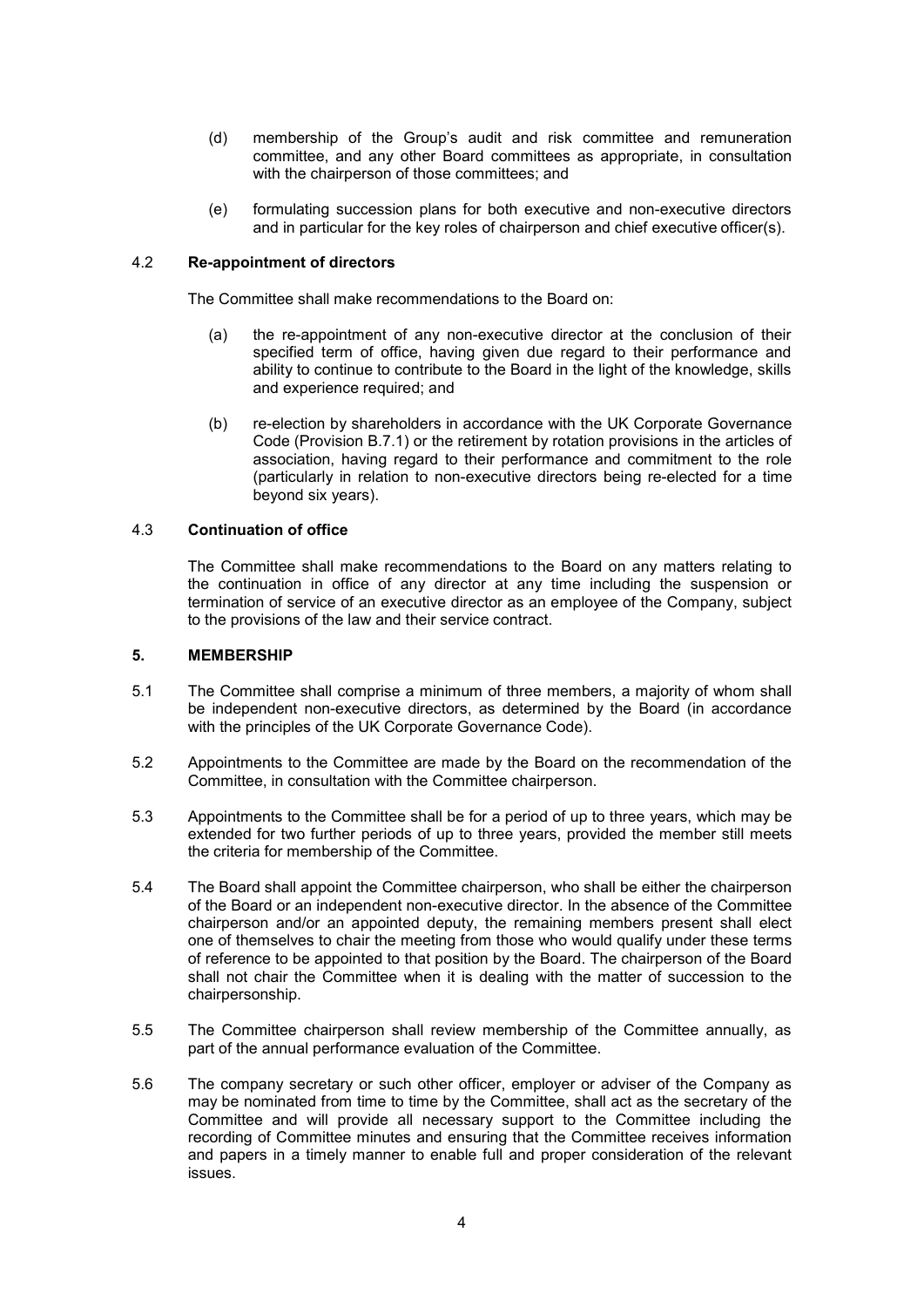### **6. ATTENDANCE AT MEETINGS**

- 6.1 The Committee shall meet at least twice a year and such other times as the chairperson of the Committee shall determine or as may be requested by any member of the Committee.
- 6.2 Only members of the Committee have the right to attend Committee meetings. However, other individuals such as the chief executive officer(s), the head of human resources and external advisers may be invited to attend for all or part of any meeting, as and when appropriate and necessary and with the agreement of the Committee chairperson.
- 6.3 The secretary of the Committee shall ascertain, at the beginning of each meeting, the existence of any conflicts of interest and minute them accordingly.
- 6.4 Meetings of the Committee may be conducted when the members are physically present together or in the form of either audio or video conference.

### **7. NOTICE OF MEETINGS**

- 7.1 Meetings of the Committee shall be called by the Committee chairperson or any member of the Committee or the secretary of the Committee at the request of any of its members.
- 7.2 Unless otherwise agreed, notice of each meeting confirming the venue, time and date, together with an agenda of items to be discussed, shall be forwarded to each member of the Committee, any other person required to attend and all other non-executive directors, no later than five working days before the date of the meeting. Supporting papers shall, where practicable, be sent to Committee members and to other attendees as appropriate, at the same time, but Committee papers may be forwarded at shorter notice with the approval of the Committee chairperson.
- 7.3 Supporting papers may be circulated electronically or in hard copy as circumstances permit.

### **8. QUORUM**

The quorum necessary for the transaction of business at a Committee meeting shall be two members.

#### **9. VOTING ARRANGEMENTS**

- 9.1 Each member of the Committee shall have one vote which may be cast on matters considered at the meeting. Votes can only be cast by members attending a meeting of the Committee (whether in person or by audio or video conference).
- 9.2 If a matter that is considered by the Committee is one where a member of the Committee, either directly or indirectly has a personal interest, that member shall not be permitted to vote at the meeting.
- 9.3 Except where he has a personal interest, the Committee chairperson shall have a casting vote.
- 9.4 The Committee chairperson may ask any attendees of a Committee meeting to leave the meeting to allow discussions of matters relating to them.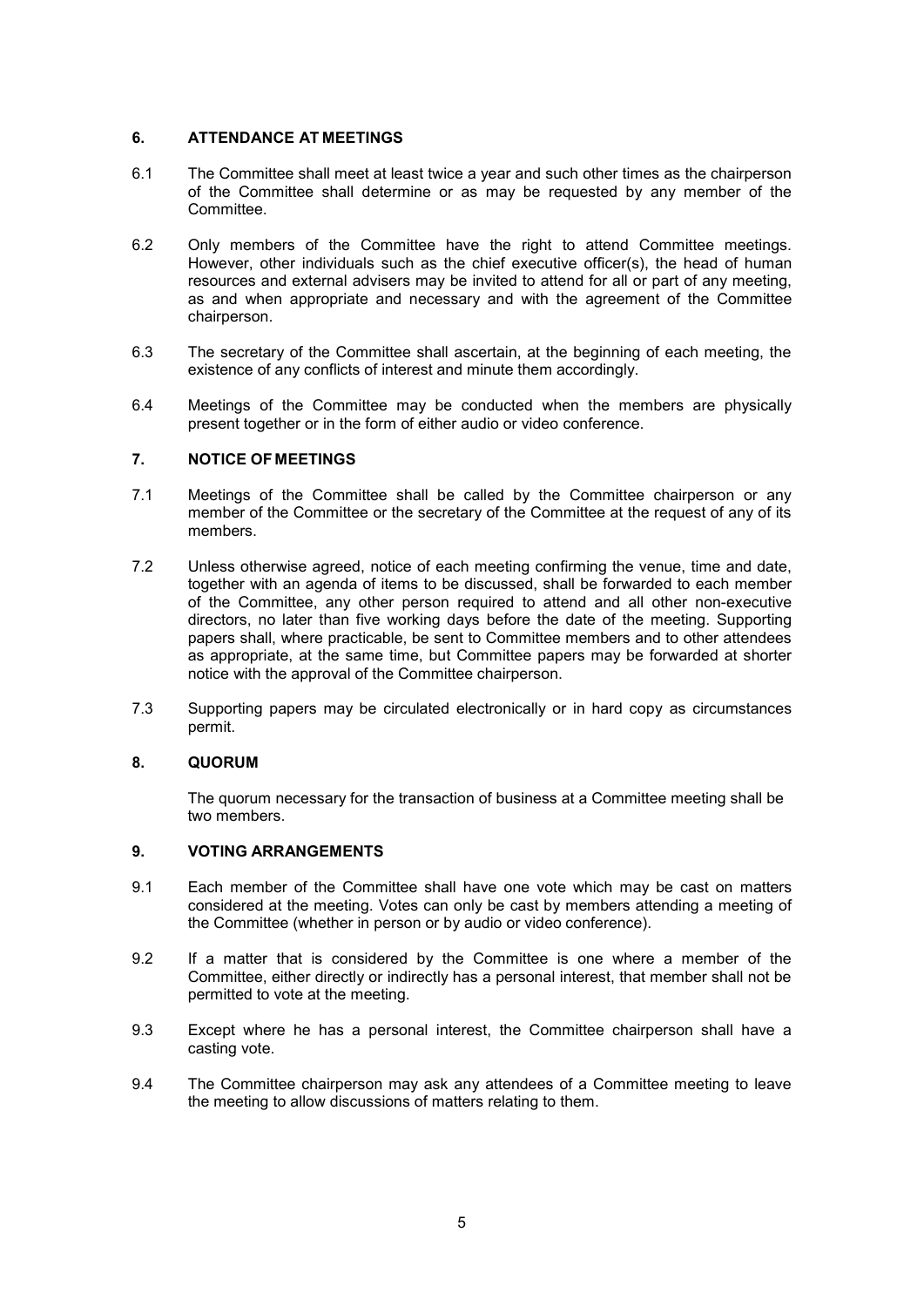### **10. MINUTES OF MEETINGS**

- 10.1 The secretary of the committee shall minute the proceedings and resolutions of all Committee meetings, including the names of those present and in attendance.
- 10.2 Draft minutes of Committee meetings shall be circulated promptly to all Committee members. Once approved, minutes shall be circulated to all other Board members unless in the opinion of the Committee chairperson it would be inappropriate to do so.
- 10.3 A resolution in writing and signed by all Committee members will be as effective as a resolution passed at a Committee meeting. Any written resolution shall be tabled and noted at the next meeting of the Committee.
- 10.4 Final signed copies of the minutes of the meeting of the Committee should be maintained for the Company's records, in hard and soft copy where possible.

#### **11. ANNUAL GENERAL MEETING**

The Committee chairperson should attend the Company's annual general meeting to answer any shareholder questions on the Committee's activities.

# **12. REPORTING RESPONSIBILITIES**

- 12.1 The Committee chairperson shall report formally to the Board on its proceedings after each meeting on all matters within its duties and responsibilities and the minutes of all Committee meetings shall be included in the Board papers for a subsequent Board meeting.
- 12.2 The Committee shall make whatever recommendations to the Board it deems appropriate on any area within its remit where action or improvement is needed.
- 12.3 The Committee shall produce a report to be included in the Company's annual report about its activities, the membership of the Committee, number of meetings and attendance over the course of the year and the process used to make appointments and the outcomes of its formal annual review and explain if external advice or open advertising has not been used. Where an external search agency has been used, it shall be identified in the annual report and a statement as to whether it has any connection with the Company.
- 12.4 The report referred to in paragraph 12.3 shall also include a description of the Board's policy on diversity, including gender, any measurable objectives that it has set for implementing the policy, and progress on achieving the objectives.
- 12.5 The Committee shall make available its terms of reference by placing them on the Company's website.
- 12.6 All decisions on recommendations referred to the Board shall take effect only upon approval thereof by resolution of the Board, at a meeting which is properly convened and constituted and in accordance with the Company's articles of association.

### **13. GENERAL MATTERS**

- 13.1 The Committee shall have access to sufficient resources to carry out its duties, including access to the company secretary for assistance as required.
- 13.2 The Committee shall be provided with appropriate and timely training, both in the form of an induction programme for new members and on an ongoing basis for all members.
- 13.3 In carrying out its duties, the Committee shall give due consideration to all relevant laws and regulations, in particular, the directors' duties contained in the Companies Act